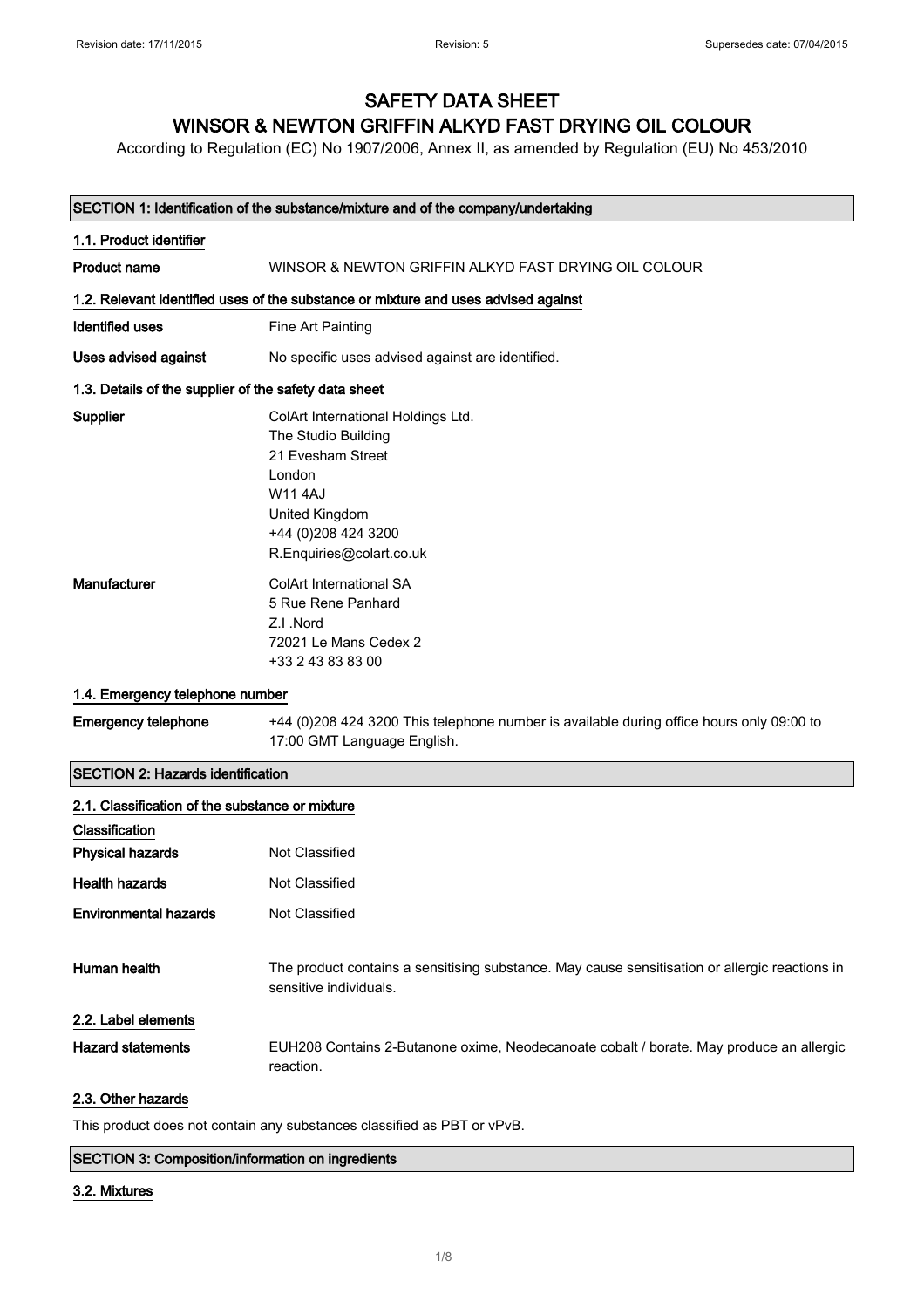| Hydrocarbons, C14-C18, <2% aromatics                                              |                      | 10-30%                                               |
|-----------------------------------------------------------------------------------|----------------------|------------------------------------------------------|
| CAS number: 64742-47-8                                                            | EC number: 927-632-8 | REACH registration number: 01-<br>2119457736-27-0001 |
| Classification                                                                    |                      | Classification (67/548/EEC or 1999/45/EC)            |
| Asp. Tox. 1 - H304                                                                | Xn:R65. R66.         |                                                      |
| The Full Text for all R-Phrases and Hazard Statements are Displayed in Section 16 |                      |                                                      |

|                                                            | The Full Text for all IN-Finases and Fiazard Statements are Displayed in Section To.                                                                                                                                   |
|------------------------------------------------------------|------------------------------------------------------------------------------------------------------------------------------------------------------------------------------------------------------------------------|
| <b>SECTION 4: First aid measures</b>                       |                                                                                                                                                                                                                        |
| 4.1. Description of first aid measures                     |                                                                                                                                                                                                                        |
| <b>General information</b>                                 | If in doubt, get medical attention promptly. Show this Safety Data Sheet to the medical<br>personnel.                                                                                                                  |
| Inhalation                                                 | Move affected person to fresh air and keep warm and at rest in a position comfortable for<br>breathing. Loosen tight clothing such as collar, tie or belt. Get medical attention if symptoms<br>are severe or persist. |
| Ingestion                                                  | Rinse mouth thoroughly with water. Get medical advice/attention if you feel unwell. Do not<br>induce vomiting unless under the direction of medical personnel.                                                         |
| Skin contact                                               | Rinse with water.                                                                                                                                                                                                      |
| Eye contact                                                | Rinse with water. Get medical attention if any discomfort continues.                                                                                                                                                   |
| <b>Protection of first aiders</b>                          | First aid personnel should wear appropriate protective equipment during any rescue.                                                                                                                                    |
|                                                            | 4.2. Most important symptoms and effects, both acute and delayed                                                                                                                                                       |
| <b>General information</b>                                 | The severity of the symptoms described will vary dependent on the concentration and the<br>length of exposure.                                                                                                         |
| Inhalation                                                 | No specific symptoms known.                                                                                                                                                                                            |
| Ingestion                                                  | No specific symptoms known.                                                                                                                                                                                            |
| <b>Skin contact</b>                                        | No specific symptoms known.                                                                                                                                                                                            |
| Eye contact                                                | No specific symptoms known. May be slightly irritating to eyes.                                                                                                                                                        |
|                                                            | 4.3. Indication of any immediate medical attention and special treatment needed                                                                                                                                        |
| Notes for the doctor                                       | Treat symptomatically.                                                                                                                                                                                                 |
| <b>SECTION 5: Firefighting measures</b>                    |                                                                                                                                                                                                                        |
| 5.1. Extinguishing media                                   |                                                                                                                                                                                                                        |
| Suitable extinguishing media                               | The product is not flammable. Extinguish with alcohol-resistant foam, carbon dioxide, dry<br>powder or water fog. Use fire-extinguishing media suitable for the surrounding fire.                                      |
| Unsuitable extinguishing<br>media                          | Do not use water jet as an extinguisher, as this will spread the fire.                                                                                                                                                 |
| 5.2. Special hazards arising from the substance or mixture |                                                                                                                                                                                                                        |
| Specific hazards                                           | Containers can burst violently or explode when heated, due to excessive pressure build-up.                                                                                                                             |
| <b>Hazardous combustion</b><br>products                    | Thermal decomposition or combustion products may include the following substances:<br>Harmful gases or vapours.                                                                                                        |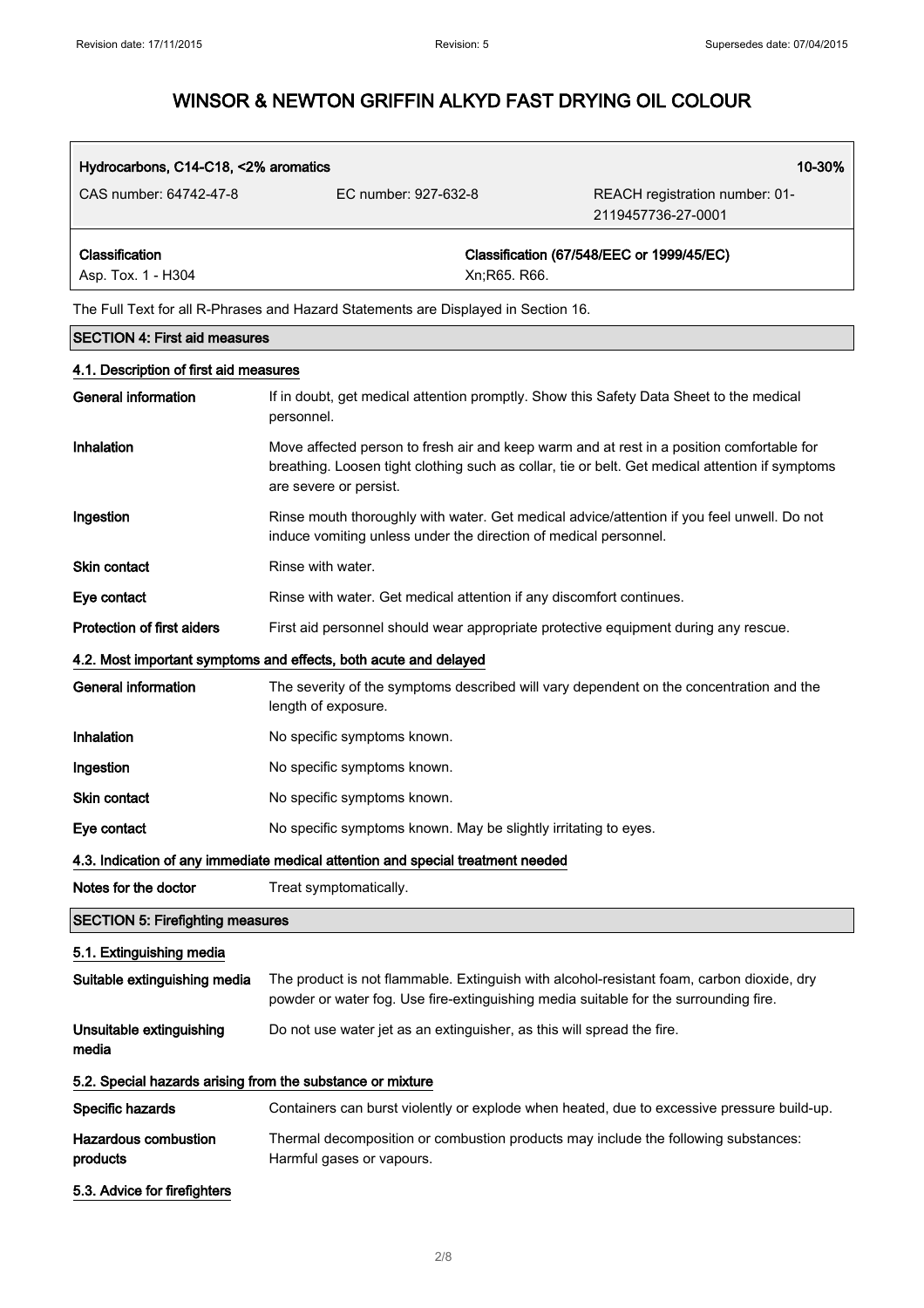| Protective actions during<br>firefighting        | Avoid breathing fire gases or vapours. Evacuate area. Cool containers exposed to heat with<br>water spray and remove them from the fire area if it can be done without risk. Cool containers<br>exposed to flames with water until well after the fire is out. If a leak or spill has not ignited, use<br>water spray to disperse vapours and protect men stopping the leak. Control run-off water by<br>containing and keeping it out of sewers and watercourses. If risk of water pollution occurs,<br>notify appropriate authorities. |
|--------------------------------------------------|------------------------------------------------------------------------------------------------------------------------------------------------------------------------------------------------------------------------------------------------------------------------------------------------------------------------------------------------------------------------------------------------------------------------------------------------------------------------------------------------------------------------------------------|
| Special protective equipment<br>for firefighters | Wear positive-pressure self-contained breathing apparatus (SCBA) and appropriate protective<br>clothing. Firefighter's clothing conforming to European standard EN469 (including helmets,<br>protective boots and gloves) will provide a basic level of protection for chemical incidents.                                                                                                                                                                                                                                               |
| <b>SECTION 6: Accidental release measures</b>    |                                                                                                                                                                                                                                                                                                                                                                                                                                                                                                                                          |
|                                                  | 6.1. Personal precautions, protective equipment and emergency procedures                                                                                                                                                                                                                                                                                                                                                                                                                                                                 |
| <b>Personal precautions</b>                      | Wear protective clothing as described in Section 8 of this safety data sheet. No action shall be                                                                                                                                                                                                                                                                                                                                                                                                                                         |

taken without appropriate training or involving any personal risk.

#### 6.2. Environmental precautions

Environmental precautions Avoid discharge into drains or watercourses or onto the ground.

### 6.3. Methods and material for containment and cleaning up

| Methods for cleaning up | Wear protective clothing as described in Section 8 of this safety data sheet. Clear up spills       |
|-------------------------|-----------------------------------------------------------------------------------------------------|
|                         | immediately and dispose of waste safely. If the product is soluble in water, dilute the spillage    |
|                         | with water and mop it up. Alternatively, or if it is not water-soluble, absorb the spillage with an |
|                         | inert, dry material and place it in a suitable waste disposal container. The contaminated           |
|                         | absorbent may pose the same hazard as the spilled material. Label the containers containing         |
|                         | waste and contaminated materials and remove from the area as soon as possible. Flush                |
|                         | contaminated area with plenty of water. Wash thoroughly after dealing with a spillage. For          |
|                         | waste disposal, see Section 13.                                                                     |

### 6.4. Reference to other sections

Reference to other sections For personal protection, see Section 8. See Section 11 for additional information on health hazards. See Section 12 for additional information on ecological hazards. For waste disposal, see Section 13.

## SECTION 7: Handling and storage

## 7.1. Precautions for safe handling

| Usage precautions                                                 | Read and follow manufacturer's recommendations. Wear protective clothing as described in<br>Section 8 of this safety data sheet. Keep away from food, drink and animal feeding stuffs.<br>Handle all packages and containers carefully to minimise spills. Keep container tightly sealed<br>when not in use. Avoid the formation of mists. |  |
|-------------------------------------------------------------------|--------------------------------------------------------------------------------------------------------------------------------------------------------------------------------------------------------------------------------------------------------------------------------------------------------------------------------------------|--|
| Advice on general<br>occupational hygiene                         | Wash promptly if skin becomes contaminated. Take off contaminated clothing. Wash<br>contaminated clothing before reuse.                                                                                                                                                                                                                    |  |
| 7.2. Conditions for safe storage, including any incompatibilities |                                                                                                                                                                                                                                                                                                                                            |  |
| Storage precautions                                               | Store locked up. Keep only in the original container. Keep container tightly closed, in a cool,<br>well ventilated place. Keep containers upright. Protect containers from damage.                                                                                                                                                         |  |
| Storage class                                                     | Chemical storage.                                                                                                                                                                                                                                                                                                                          |  |
| 7.3. Specific end use(s)                                          |                                                                                                                                                                                                                                                                                                                                            |  |
| Specific end use(s)                                               | The identified uses for this product are detailed in Section 1.2.                                                                                                                                                                                                                                                                          |  |
|                                                                   | <b>SECTION 8: Exposure Controls/personal protection</b>                                                                                                                                                                                                                                                                                    |  |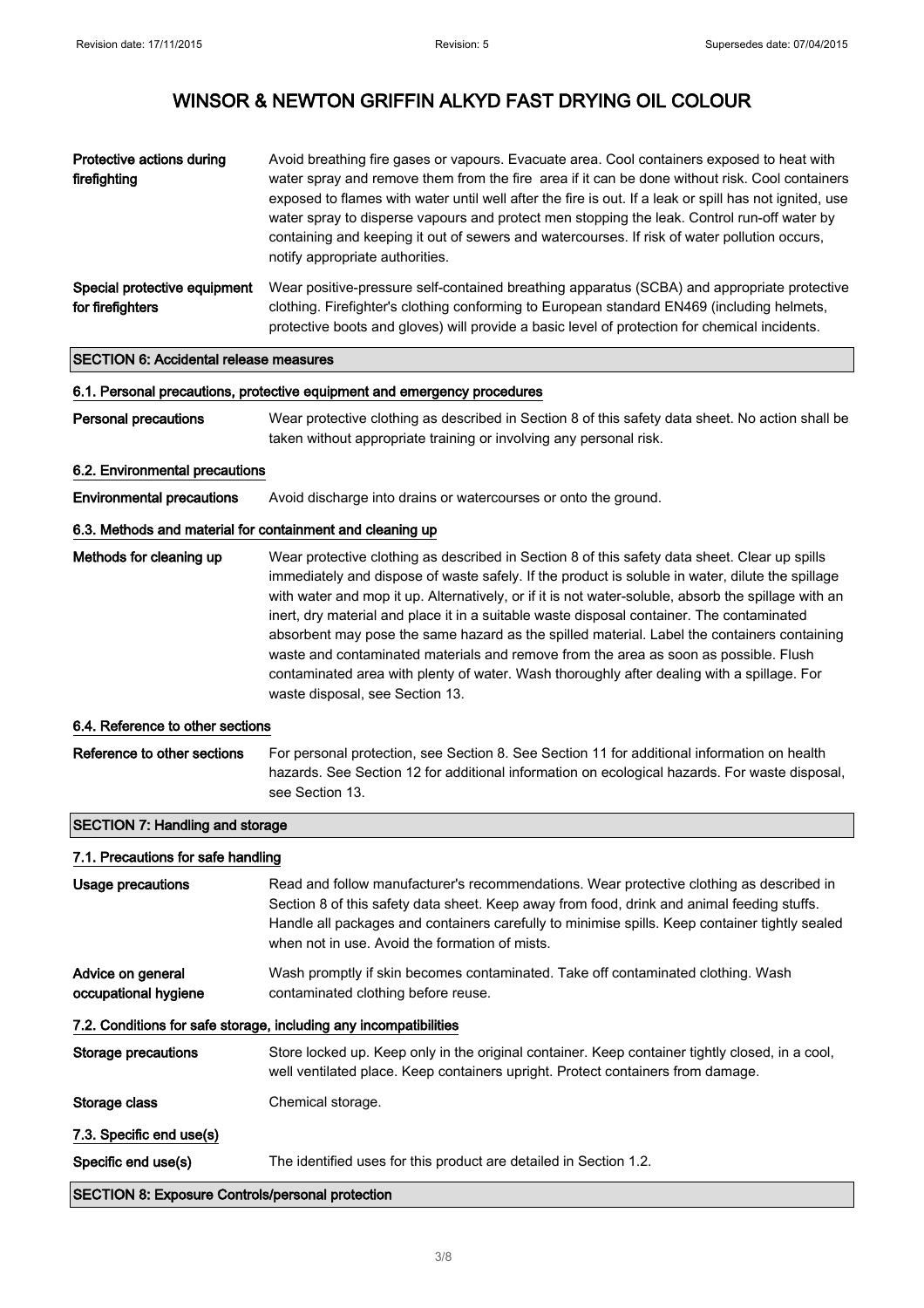### 8.1. Control parameters

### 8.2. Exposure controls

#### Protective equipment



| Appropriate engineering<br>controls       | Provide adequate ventilation.                                                                                                                                   |
|-------------------------------------------|-----------------------------------------------------------------------------------------------------------------------------------------------------------------|
| Eye/face protection                       | Avoid contact with eyes. Large Spillages: Eyewear complying with an approved standard<br>should be worn if a risk assessment indicates eye contact is possible. |
| Hand protection                           | No specific hand protection recommended.                                                                                                                        |
| Other skin and body<br>protection         | Wear appropriate clothing to prevent any possibility of liquid contact and repeated or<br>prolonged vapour contact.                                             |
| Hygiene measures                          | Wash hands thoroughly after handling. Do not eat, drink or smoke when using this product.<br>Wash contaminated clothing before reuse.                           |
| <b>Respiratory protection</b>             | No specific recommendations. Provide adequate ventilation. Large Spillages: If ventilation is<br>inadequate, suitable respiratory protection must be worn.      |
| <b>Environmental exposure</b><br>controls | Keep container tightly sealed when not in use. Avoid release to the environment.                                                                                |

### SECTION 9: Physical and Chemical Properties

### 9.1. Information on basic physical and chemical properties

| Appearance                                      | Paste                                                                                                   |
|-------------------------------------------------|---------------------------------------------------------------------------------------------------------|
| Colour                                          | Various colours.                                                                                        |
| Odour                                           | Hydrocarbons.                                                                                           |
| рH                                              | Not applicable.                                                                                         |
| <b>Melting point</b>                            | $< 0^{\circ}$ C                                                                                         |
| Initial boiling point and range                 | 150-200°C @ 760 mm Hg                                                                                   |
| Flash point                                     | 70°C CC (Closed cup).                                                                                   |
| Upper/lower flammability or<br>explosive limits | : 0.9                                                                                                   |
| Vapour pressure                                 | 2. mm Hg @ °C                                                                                           |
| <b>Relative density</b>                         | 1.2 - 1.9 @ 20. °C                                                                                      |
| Auto-ignition temperature                       | $>250^{\circ}$ C                                                                                        |
| 9.2. Other information                          |                                                                                                         |
| <b>Volatility</b>                               | 20.                                                                                                     |
| <b>SECTION 10: Stability and reactivity</b>     |                                                                                                         |
| 10.1. Reactivity                                |                                                                                                         |
| $P = -11.34$                                    | The same state and the company of the first production of the state of collisions about the same state. |

## 10.2. Chemical stability

4/ 8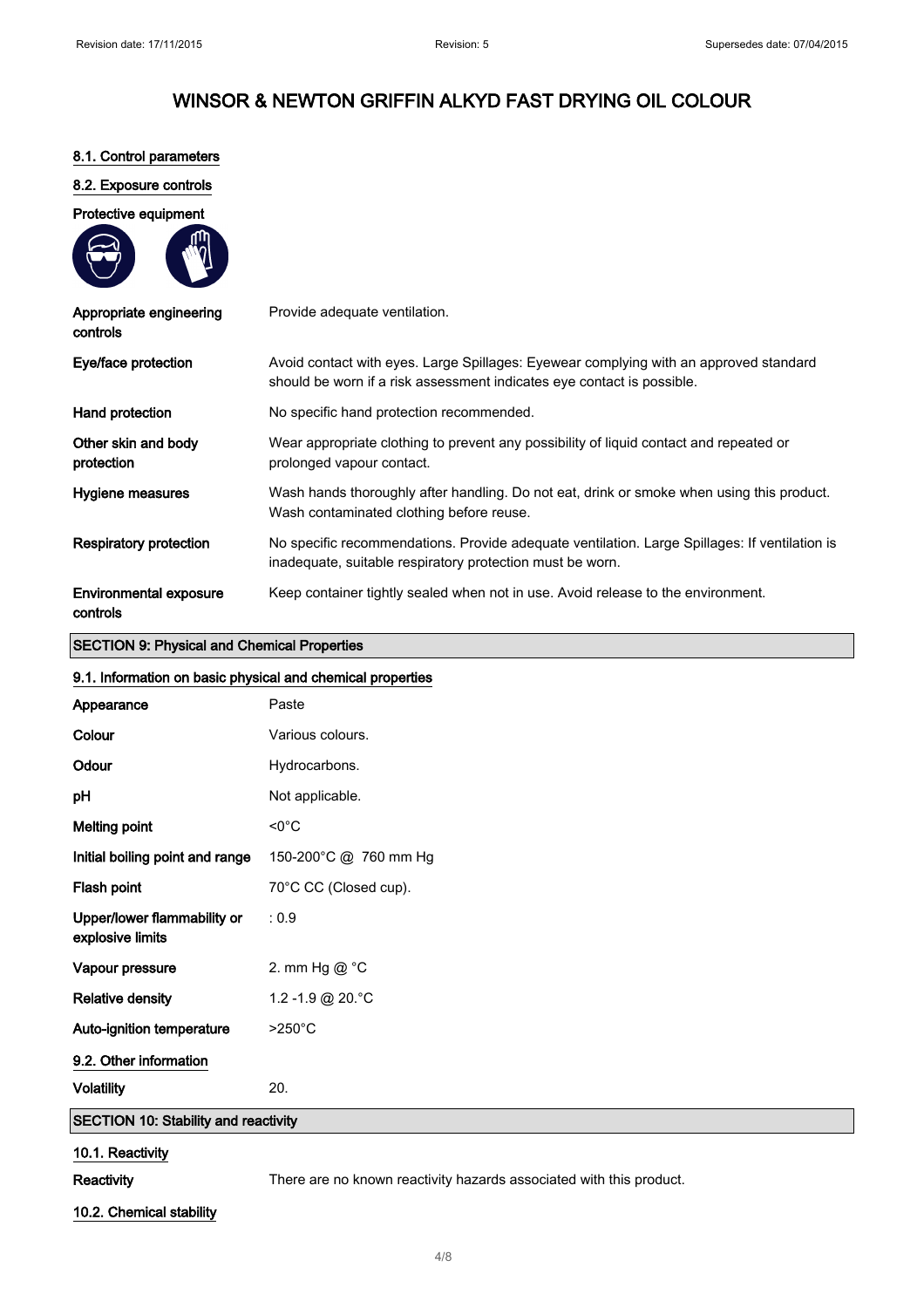| <b>Stability</b>                                 | Stable at normal ambient temperatures and when used as recommended. Stable under the<br>prescribed storage conditions.                                                  |
|--------------------------------------------------|-------------------------------------------------------------------------------------------------------------------------------------------------------------------------|
| 10.3. Possibility of hazardous reactions         |                                                                                                                                                                         |
| Possibility of hazardous<br>reactions            | No potentially hazardous reactions known.                                                                                                                               |
| 10.4. Conditions to avoid                        |                                                                                                                                                                         |
| <b>Conditions to avoid</b>                       | There are no known conditions that are likely to result in a hazardous situation.                                                                                       |
| 10.5. Incompatible materials                     |                                                                                                                                                                         |
| Materials to avoid                               | No specific material or group of materials is likely to react with the product to produce a<br>hazardous situation.                                                     |
| 10.6. Hazardous decomposition products           |                                                                                                                                                                         |
| Hazardous decomposition<br>products              | Does not decompose when used and stored as recommended. Thermal decomposition or<br>combustion products may include the following substances: Harmful gases or vapours. |
| <b>SECTION 11: Toxicological information</b>     |                                                                                                                                                                         |
| 11.1. Information on toxicological effects       |                                                                                                                                                                         |
| Acute toxicity - oral                            |                                                                                                                                                                         |
| Notes (oral LD <sub>50</sub> )                   | Based on available data the classification criteria are not met.                                                                                                        |
| Acute toxicity - dermal                          |                                                                                                                                                                         |
| Notes (dermal LDso)                              | Based on available data the classification criteria are not met.                                                                                                        |
| Acute toxicity - inhalation                      |                                                                                                                                                                         |
| Notes (inhalation LC <sub>50</sub> )             | Based on available data the classification criteria are not met.                                                                                                        |
| Skin corrosion/irritation                        |                                                                                                                                                                         |
| Animal data                                      | Based on available data the classification criteria are not met.                                                                                                        |
| Serious eye damage/irritation                    |                                                                                                                                                                         |
| Serious eye damage/irritation                    | Based on available data the classification criteria are not met.                                                                                                        |
| <b>Respiratory sensitisation</b>                 |                                                                                                                                                                         |
| Respiratory sensitisation                        | Based on available data the classification criteria are not met.                                                                                                        |
| Skin sensitisation                               |                                                                                                                                                                         |
| <b>Skin sensitisation</b>                        | Based on available data the classification criteria are not met.                                                                                                        |
| Germ cell mutagenicity                           |                                                                                                                                                                         |
| Genotoxicity - in vitro                          | Based on available data the classification criteria are not met.                                                                                                        |
| Carcinogenicity                                  |                                                                                                                                                                         |
| Carcinogenicity                                  | Based on available data the classification criteria are not met.                                                                                                        |
| <b>IARC carcinogenicity</b>                      | None of the ingredients are listed or exempt.                                                                                                                           |
| Reproductive toxicity                            |                                                                                                                                                                         |
| Reproductive toxicity - fertility                | Based on available data the classification criteria are not met.                                                                                                        |
| Reproductive toxicity -<br>development           | Based on available data the classification criteria are not met.                                                                                                        |
| Specific target organ toxicity - single exposure |                                                                                                                                                                         |
| STOT - single exposure                           | Not classified as a specific target organ toxicant after a single exposure.                                                                                             |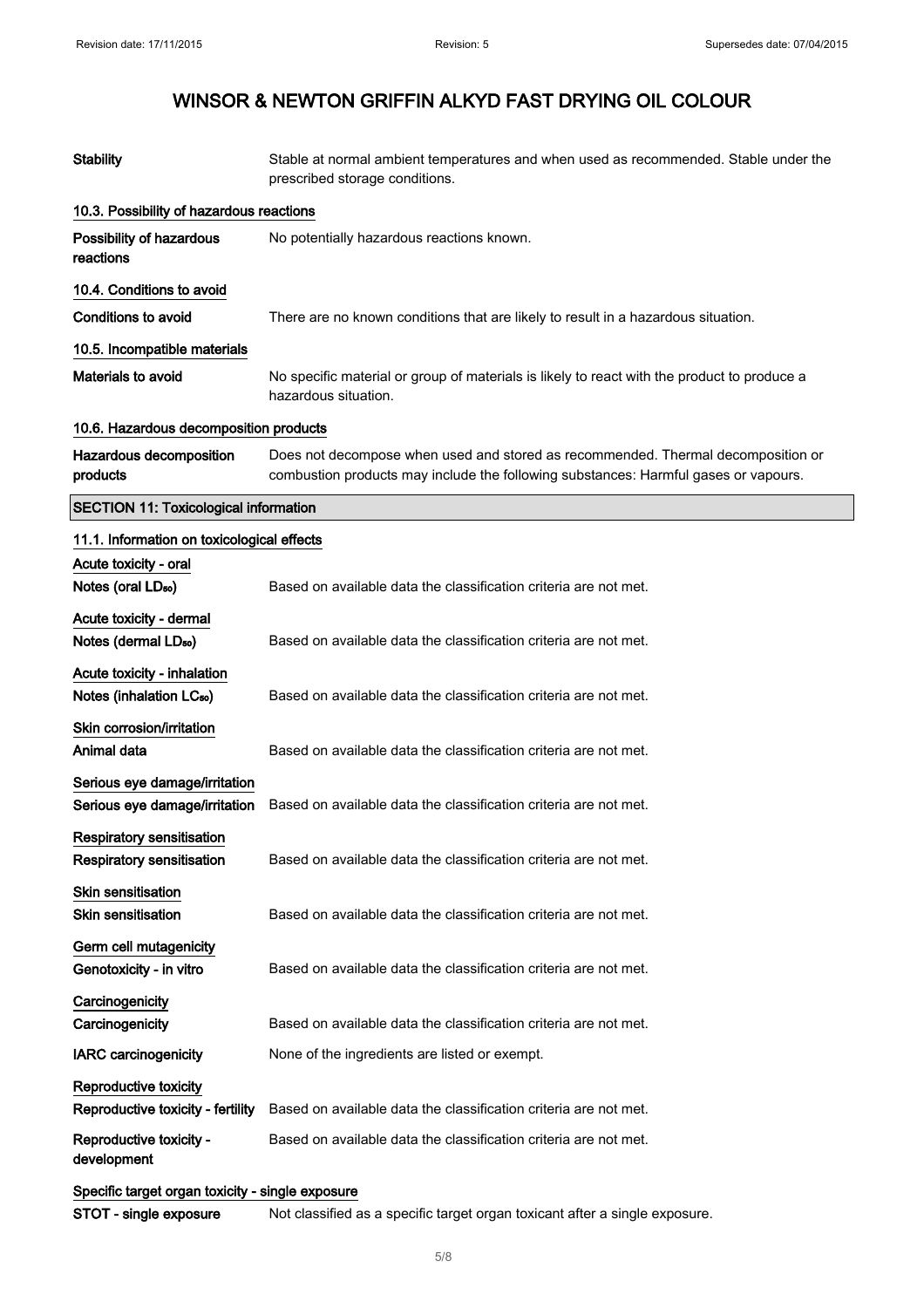| Specific target organ toxicity - repeated exposure |                                                                                                                                    |
|----------------------------------------------------|------------------------------------------------------------------------------------------------------------------------------------|
| STOT - repeated exposure                           | Not classified as a specific target organ toxicant after repeated exposure.                                                        |
| <b>Aspiration hazard</b><br>Aspiration hazard      | Based on available data the classification criteria are not met.                                                                   |
| <b>General information</b>                         | The severity of the symptoms described will vary dependent on the concentration and the<br>length of exposure.                     |
| Inhalation                                         | No specific symptoms known.                                                                                                        |
| Ingestion                                          | No specific symptoms known.                                                                                                        |
| Skin contact                                       | No specific symptoms known.                                                                                                        |
| Eye contact                                        | No specific symptoms known.                                                                                                        |
| Route of entry                                     | Ingestion Inhalation Skin and/or eye contact                                                                                       |
| <b>Target organs</b>                               | No specific target organs known.                                                                                                   |
| <b>SECTION 12: Ecological Information</b>          |                                                                                                                                    |
| Ecotoxicity                                        | Not regarded as dangerous for the environment. However, large or frequent spills may have<br>hazardous effects on the environment. |
| 12.1. Toxicity                                     |                                                                                                                                    |
| <b>Toxicity</b>                                    | Based on available data the classification criteria are not met.                                                                   |
| Acute toxicity - fish                              | Not determined.                                                                                                                    |
| Acute toxicity - aquatic<br>invertebrates          | Not determined.                                                                                                                    |
| Acute toxicity - aquatic plants                    | Not determined.                                                                                                                    |
| Acute toxicity -<br>microorganisms                 | Not determined.                                                                                                                    |
| 12.2. Persistence and degradability                |                                                                                                                                    |
|                                                    | Persistence and degradability The degradability of the product is not known.                                                       |
| 12.3. Bioaccumulative potential                    |                                                                                                                                    |
| <b>Bioaccumulative potential</b>                   | No data available on bioaccumulation.                                                                                              |
| 12.4. Mobility in soil                             |                                                                                                                                    |
| <b>Mobility</b>                                    | No data available.                                                                                                                 |
| 12.5. Results of PBT and vPvB assessment           |                                                                                                                                    |
| 12.6. Other adverse effects                        |                                                                                                                                    |
| Other adverse effects                              | None known.                                                                                                                        |
| <b>SECTION 13: Disposal considerations</b>         |                                                                                                                                    |
| 13.1. Waste treatment methods                      |                                                                                                                                    |

### Specific target organ toxicity - repeated exposure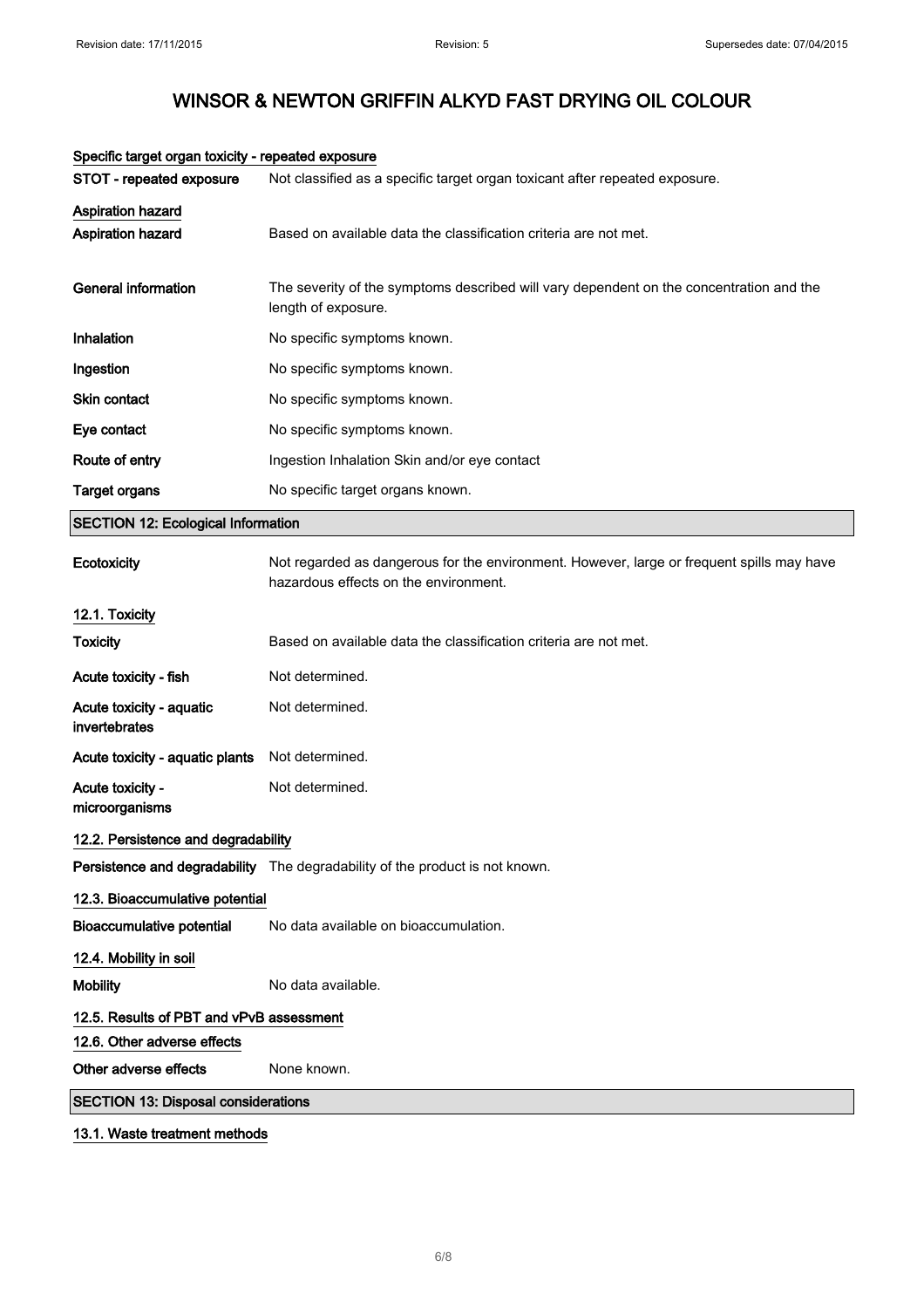| General information                      | The generation of waste should be minimised or avoided wherever possible. Reuse or recycle<br>products wherever possible. This material and its container must be disposed of in a safe<br>way. When handling waste, the safety precautions applying to handling of the product should<br>be considered. Care should be taken when handling emptied containers that have not been<br>thoroughly cleaned or rinsed out. Empty containers or liners may retain some product<br>residues and hence be potentially hazardous. |
|------------------------------------------|---------------------------------------------------------------------------------------------------------------------------------------------------------------------------------------------------------------------------------------------------------------------------------------------------------------------------------------------------------------------------------------------------------------------------------------------------------------------------------------------------------------------------|
| Disposal methods                         | Dispose of waste to licensed waste disposal site in accordance with the requirements of the<br>local Waste Disposal Authority.                                                                                                                                                                                                                                                                                                                                                                                            |
| Waste class                              | 08 01 12 waste paint and varnish other than those mentioned in 08 01 11                                                                                                                                                                                                                                                                                                                                                                                                                                                   |
| <b>SECTION 14: Transport information</b> |                                                                                                                                                                                                                                                                                                                                                                                                                                                                                                                           |

General The product is not covered by international regulations on the transport of dangerous goods (IMDG, IATA, ADR/RID).

### 14.1. UN number

Not applicable.

### 14.2. UN proper shipping name

Not applicable.

### 14.3. Transport hazard class(es)

Not applicable.

### 14.4. Packing group

Not applicable.

### 14.5. Environmental hazards

Environmentally hazardous substance/marine pollutant No.

### 14.6. Special precautions for user

Not applicable.

### 14.7. Transport in bulk according to Annex II of MARPOL73/78 and the IBC Code

SECTION 15: Regulatory information

### 15.1. Safety, health and environmental regulations/legislation specific for the substance or mixture

| <b>National regulations</b> | Health and Safety at Work etc. Act 1974 (as amended).<br>The Chemicals (Hazard Information and Packaging for Supply) Regulations 2009 (SI 2009<br>No. 716).<br>The Carriage of Dangerous Goods and Use of Transportable Pressure Equipment<br>Regulations 2009 (SI 2009 No. 1348) (as amended) ["CDG 2009"].<br>EH40/2005 Workplace exposure limits.                                                                                                                                                                                                               |
|-----------------------------|--------------------------------------------------------------------------------------------------------------------------------------------------------------------------------------------------------------------------------------------------------------------------------------------------------------------------------------------------------------------------------------------------------------------------------------------------------------------------------------------------------------------------------------------------------------------|
| EU legislation              | Regulation (EC) No 1907/2006 of the European Parliament and of the Council of 18<br>December 2006 concerning the Registration, Evaluation, Authorisation and Restriction of<br>Chemicals (REACH) (as amended).<br>Commission Regulation (EU) No 453/2010 of 20 May 2010.<br>Regulation (EC) No 1272/2008 of the European Parliament and of the Council of 16<br>December 2008 on classification, labelling and packaging of substances and mixtures (as<br>amended).<br>Dangerous Preparations Directive 1999/45/EC.<br>Dangerous Substances Directive 67/548/EEC. |